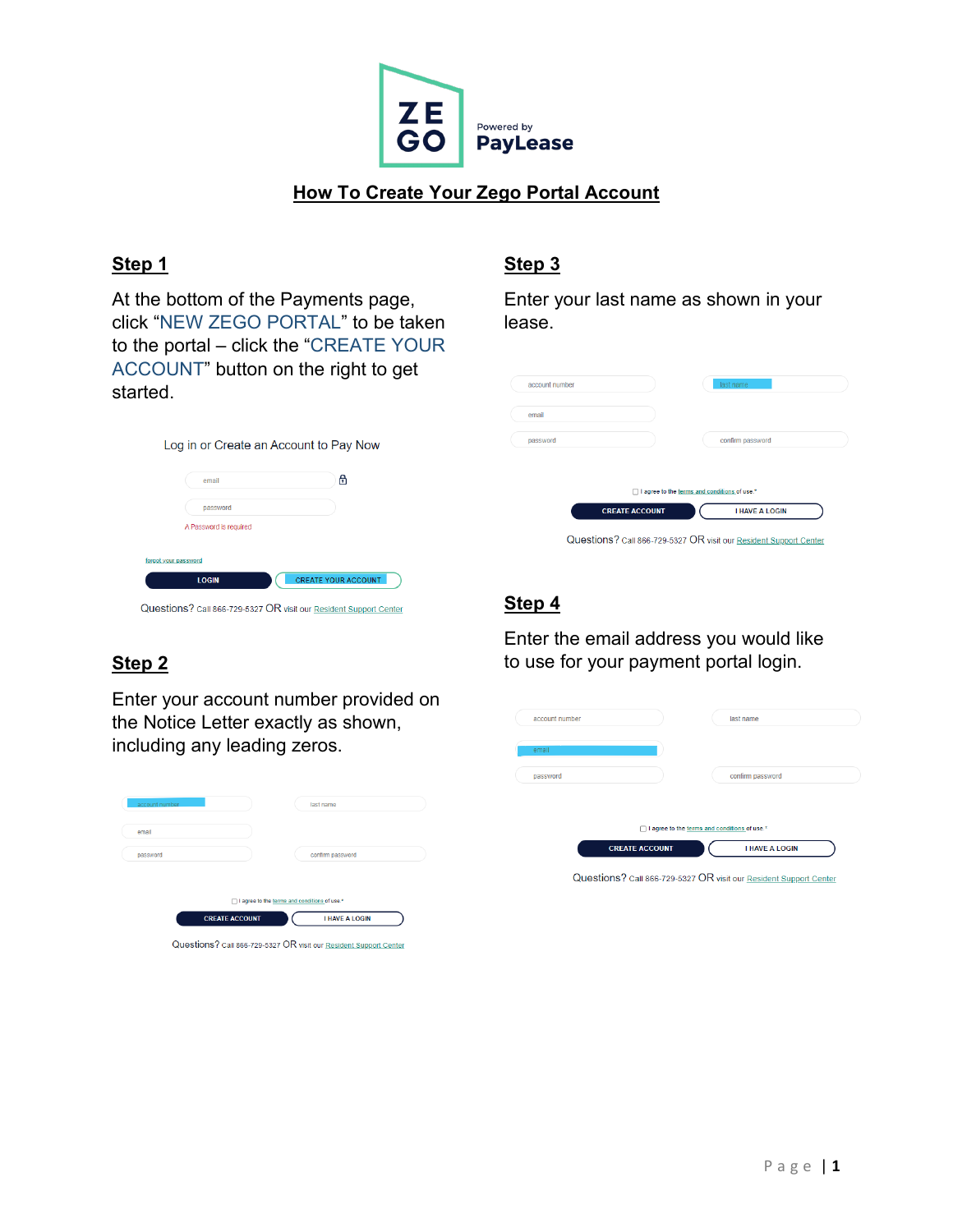# **Step 5**

Create a password, and confirm the password by entering it again. Make sure these two fields match.

| account number |                       | last name                                                         |
|----------------|-----------------------|-------------------------------------------------------------------|
| email          |                       |                                                                   |
| password       |                       | confirm password                                                  |
|                |                       |                                                                   |
|                | п                     | I agree to the terms and conditions of use.*                      |
|                | <b>CREATE ACCOUNT</b> | <b>I HAVE A LOGIN</b>                                             |
|                |                       | Questions? Call 866-729-5327 OR visit our Resident Support Center |

# **Step 6**

Click the box to "agree to the terms and conditions of use."

|                       | last name                                    |
|-----------------------|----------------------------------------------|
|                       |                                              |
|                       | confirm password                             |
|                       |                                              |
|                       | I agree to the terms and conditions of use.* |
| <b>CREATE ACCOUNT</b> | <b>I HAVE A LOGIN</b>                        |
|                       |                                              |

# **Step 7**

Click Create Account.

| email    |                                                   |                       |
|----------|---------------------------------------------------|-----------------------|
| password |                                                   | confirm password      |
|          |                                                   |                       |
|          | I agree to the terms and conditions of use.*<br>n |                       |
|          | <b>CREATE ACCOUNT</b>                             | <b>I HAVE A LOGIN</b> |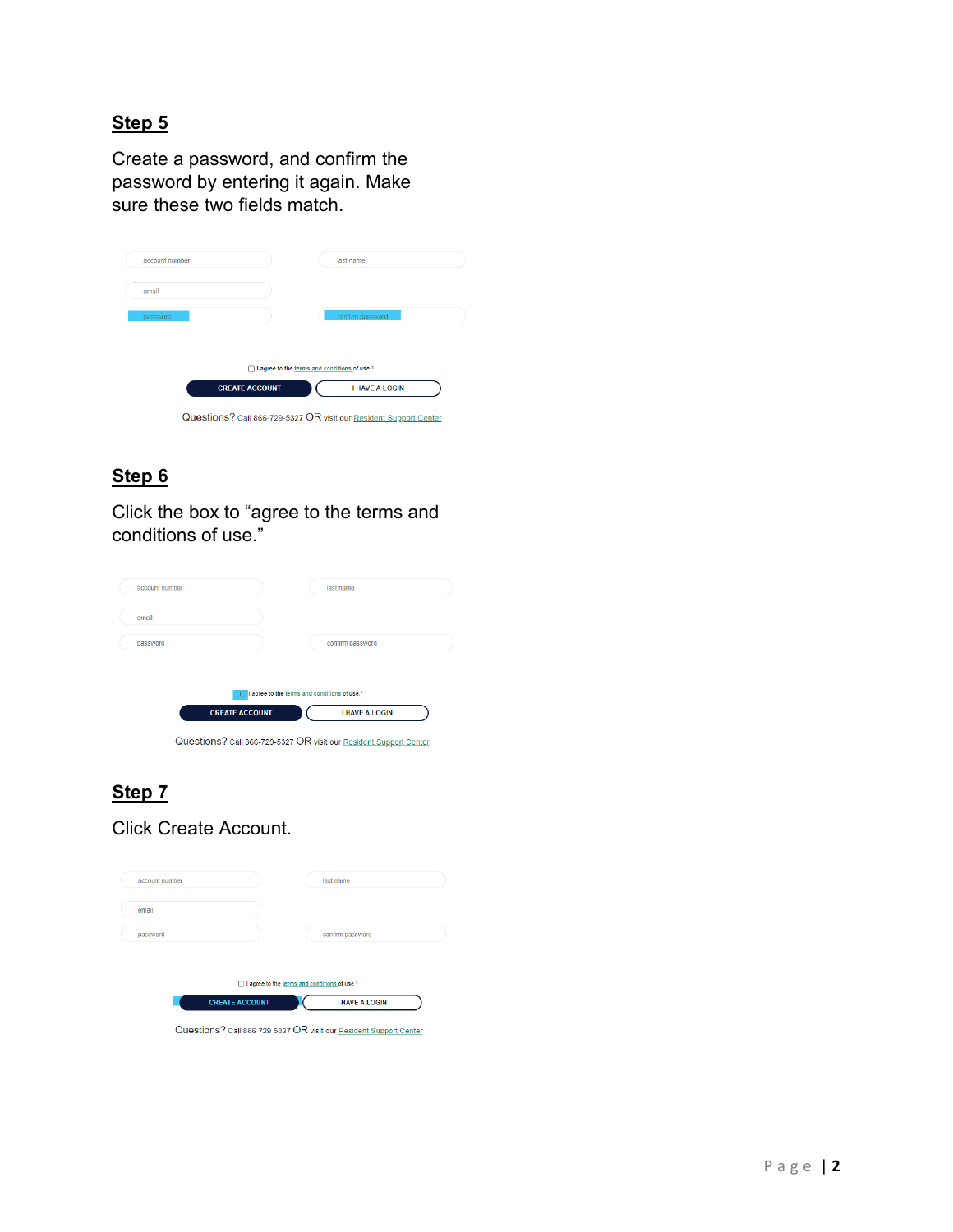# **Overview of your Zego By Paylease account**

**Your account will display the current account balance, as it is integrated with our accounting system. Within the account, you can make a One-Time Payment, Schedule Autopay, Input Payment Methods, and view your Payment History. We are currently working on adding the ability to submit maintenance requests and to receive notices from management via your account. Once upgrades completed, you will receive more communication from us and how to use the new services.** 

#### **Account Dashboard Setting up Auto Pay**

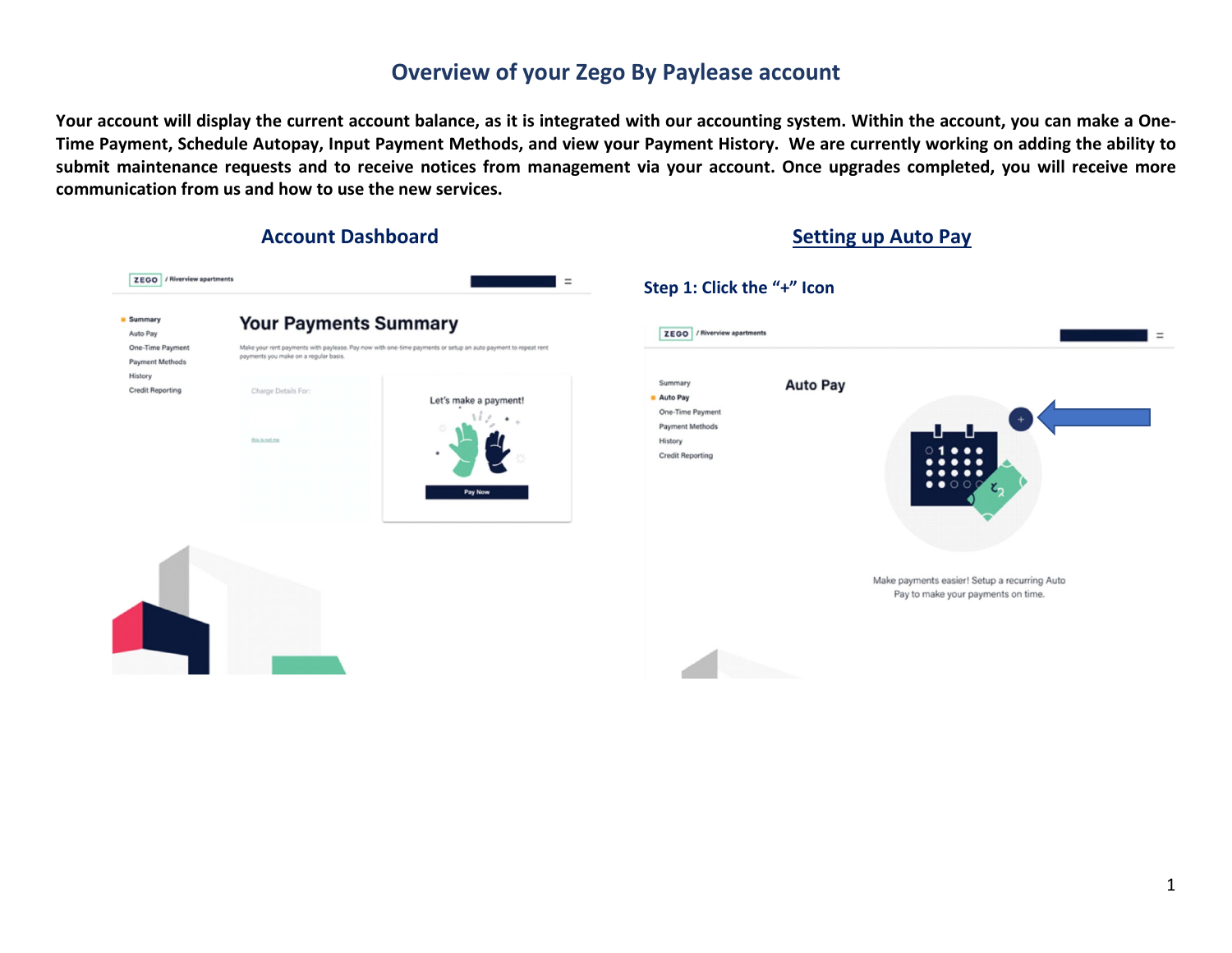#### ZEGO / Riverview apartments  $=$ Summary Auto Pay One-Time Payment Payment Payment Methods \$0.00 $\circ$ Your amount to be paid with each auto payment. History **Credit Reporting** Exit & Cancel ZEGO / Riverview apartments  $\equiv$ Summary Auto Pay One-Time Payment Payment Payment Methods cancel Set a fixed amount you always want to pay. Each auto payment will<br>always be for the exact amount you set here, plus fees. Lease Payment History  $s$  0.00 **Credit Reporting** Application Fee  $s$  0.00 Security Deposit  $$ 0.00$ Amount Owed  $$ 0.00$ Exit & Cancel

#### **Step 2: Click the Edit icon and enter the payment details Step 3: Select payment method (bank account is the preferred method – no fees on your end) and input Bank Account information**

| Summary                                                                                                                                |                                                                   |                        |
|----------------------------------------------------------------------------------------------------------------------------------------|-------------------------------------------------------------------|------------------------|
| Auto Pay                                                                                                                               | Payment                                                           | Amount \$1.00<br>⊘     |
| One-Time Payment<br>Payment Methods                                                                                                    |                                                                   |                        |
| History                                                                                                                                |                                                                   |                        |
| <b>Credit Reporting</b>                                                                                                                | Payment Method                                                    |                        |
|                                                                                                                                        | <b>Credit Card</b><br>Bank Acc<br>$=$<br>Fee \$0.00<br>Fee \$0.95 |                        |
|                                                                                                                                        | * accepted credit types are visa, mastercard and american express |                        |
|                                                                                                                                        |                                                                   |                        |
|                                                                                                                                        |                                                                   |                        |
|                                                                                                                                        |                                                                   |                        |
|                                                                                                                                        | Exit & Cancel                                                     |                        |
|                                                                                                                                        |                                                                   | Continu                |
|                                                                                                                                        |                                                                   |                        |
|                                                                                                                                        |                                                                   |                        |
|                                                                                                                                        |                                                                   | $\equiv$               |
|                                                                                                                                        |                                                                   |                        |
|                                                                                                                                        |                                                                   |                        |
|                                                                                                                                        |                                                                   |                        |
|                                                                                                                                        | Payment                                                           | Amount \$1.00<br>◢     |
|                                                                                                                                        |                                                                   |                        |
|                                                                                                                                        |                                                                   |                        |
| ZEGO / Riverview apartments<br>Summary<br><b>Auto Pay</b><br>One-Time Payment<br>Payment Methods<br>History<br><b>Credit Reporting</b> | Payment Method - Add a Bank Account                               | cancel                 |
|                                                                                                                                        | Name on Account<br>Bank Name<br>Account Type                      |                        |
|                                                                                                                                        | select                                                            | $\star$                |
|                                                                                                                                        |                                                                   |                        |
|                                                                                                                                        | Routing Number<br>Account Number                                  | Confirm Account Number |

×